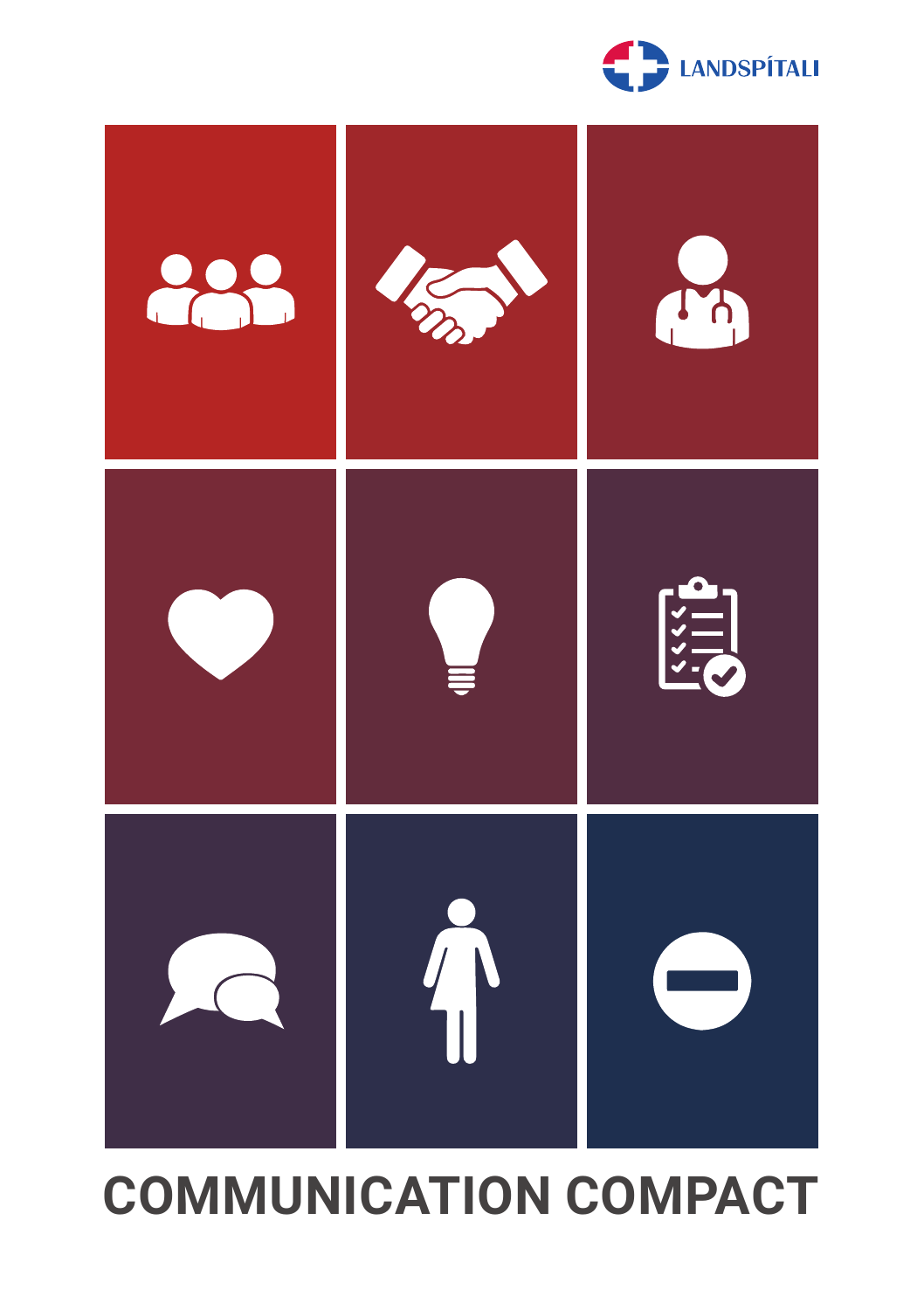

## FOREWORD FROM THE CEO

The aim of this Communication Compact is to improve patient safety and to improve staff well-being. That we can achieve by means of clear, effective, warm and positive communication. This Compact applies to all employees' of the hospital, irrespective of position or profession.

In the spring of 2018 over 700 employees attended a series of fifty meetings and gave over 900 accounts regarding both positive and negative experiences of communication in their working environment. The reported cases were based both on professional experiences, personal interaction and conduct, as well as communications between hospital staff. This Compact is therefore based on real-life experiences of employees in all fields. The themes of the cases presented by employees are represented in the eight sections of the Compact. Each section sets out what should and should not be done. Every staff member plays a role in implementing the Compact and every employee is important in the dynamics of the hospital. Mutual respect, clear communication, co-operation and empathy are important tools in improving the well-being of employees and services to patients.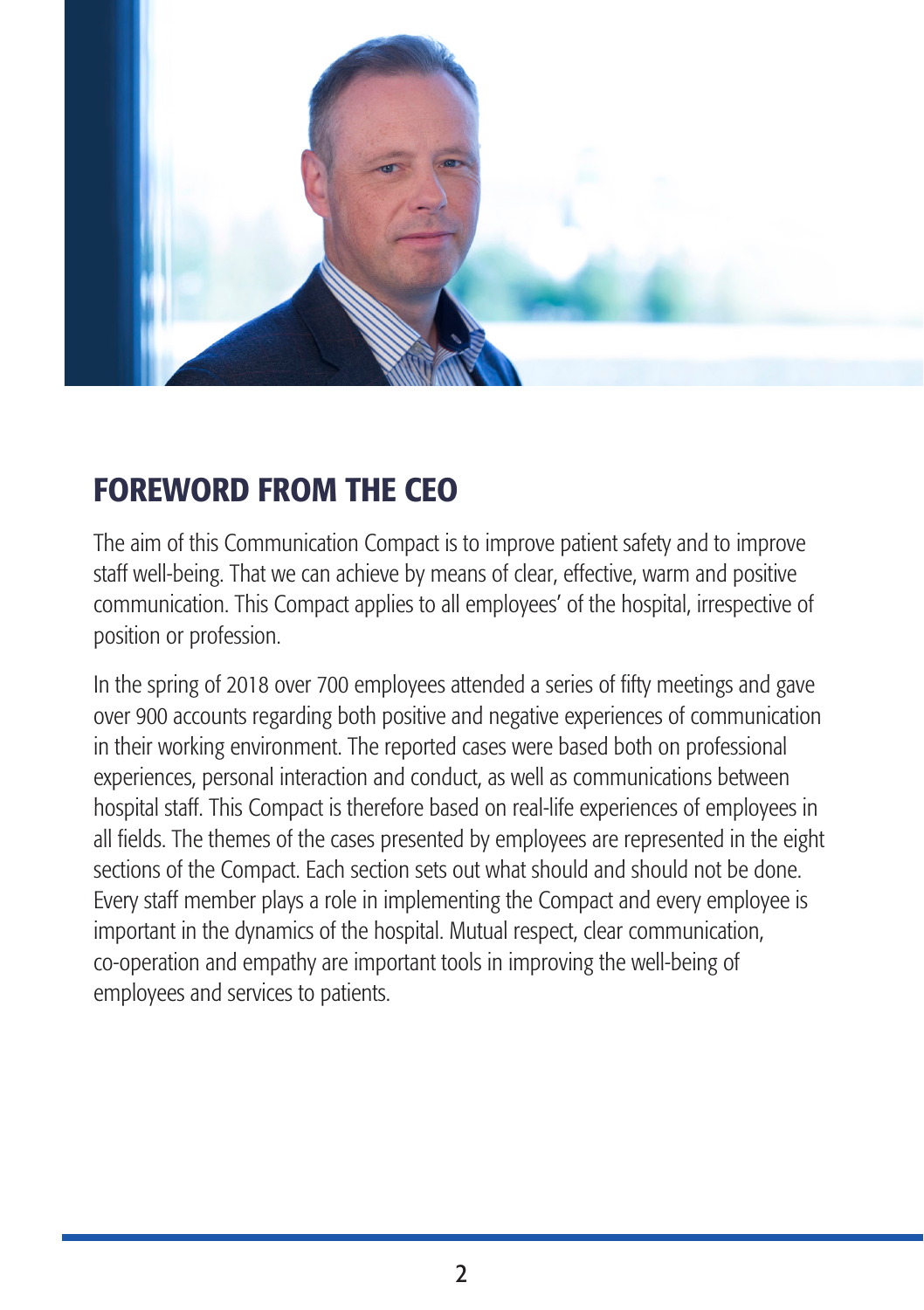"Good communication begins with us – we get back what we give" "Work together, talk to each other, AND BE welcoming to people"

Many have asked what happens if the Compact is broken. It is important to take all such incidents seriously, while obviously tailoring responses appropriately to specific cases. The last chapter of the Compact contains suggestions for ways to respond should employees feel that the Compact has been broken. I trust that, in the future, we will all have this Compact in mind in our conduct and interactions with patients, their relatives and our colleagues. We must all make an effort to work together and create an atmosphere of safety, trust and good will.

Páll Matthíasson, CEO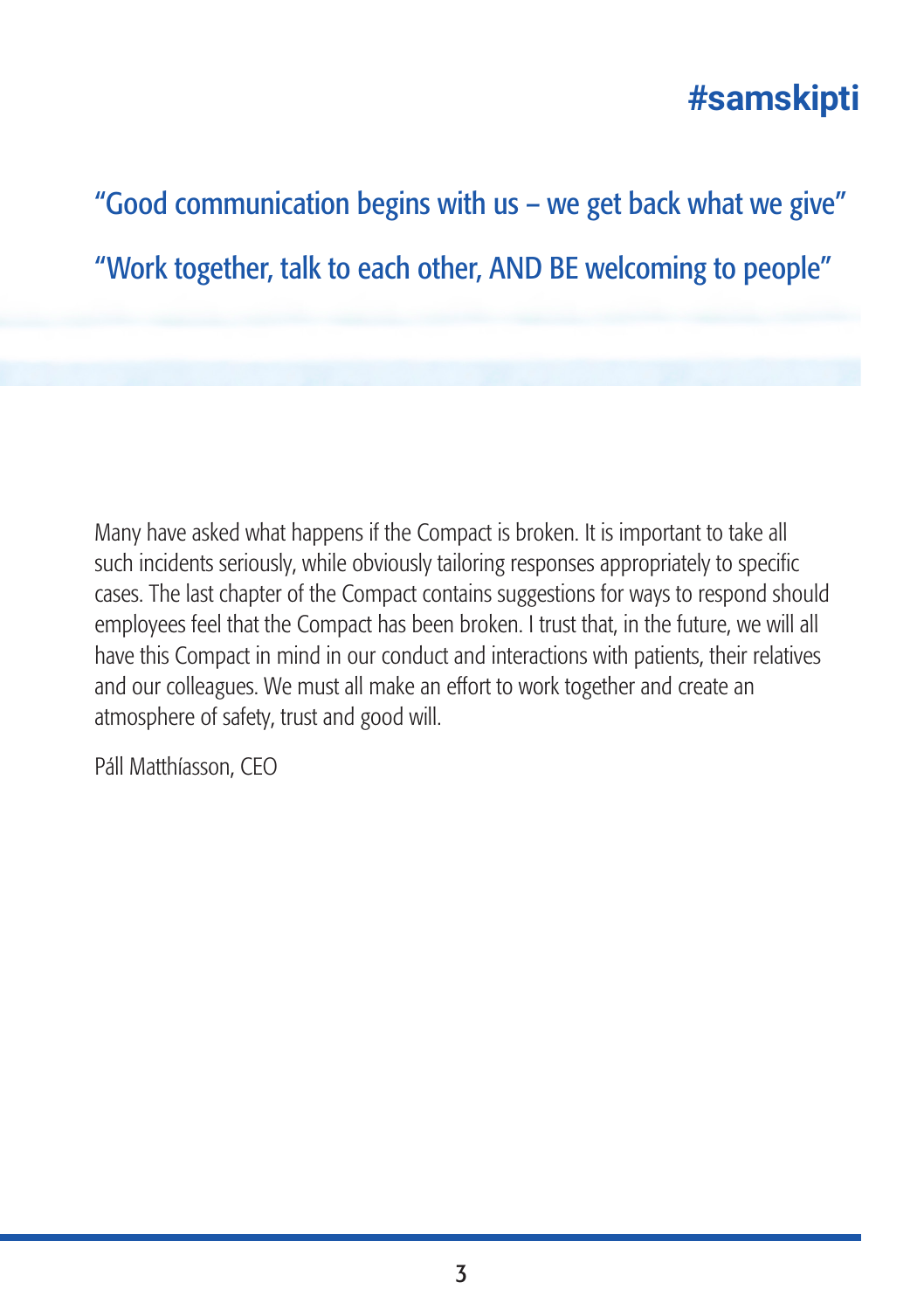# HAP.

# I. WELCOME

"Say Good morning/or good evening' always. It is a positive habit and a good start to the day."

- Show people consideration and warmth
- Say 'Good morning' every morning
- Greet, smile and offer assistance
- Introduce ourselves with name and job title when speaking to new recruits
- Explain our professional role to people we have not worked with before
- Use people's names and establish eye contact
- Be punctual
- Be welcoming to trainees and new staff and guide them in a positive manner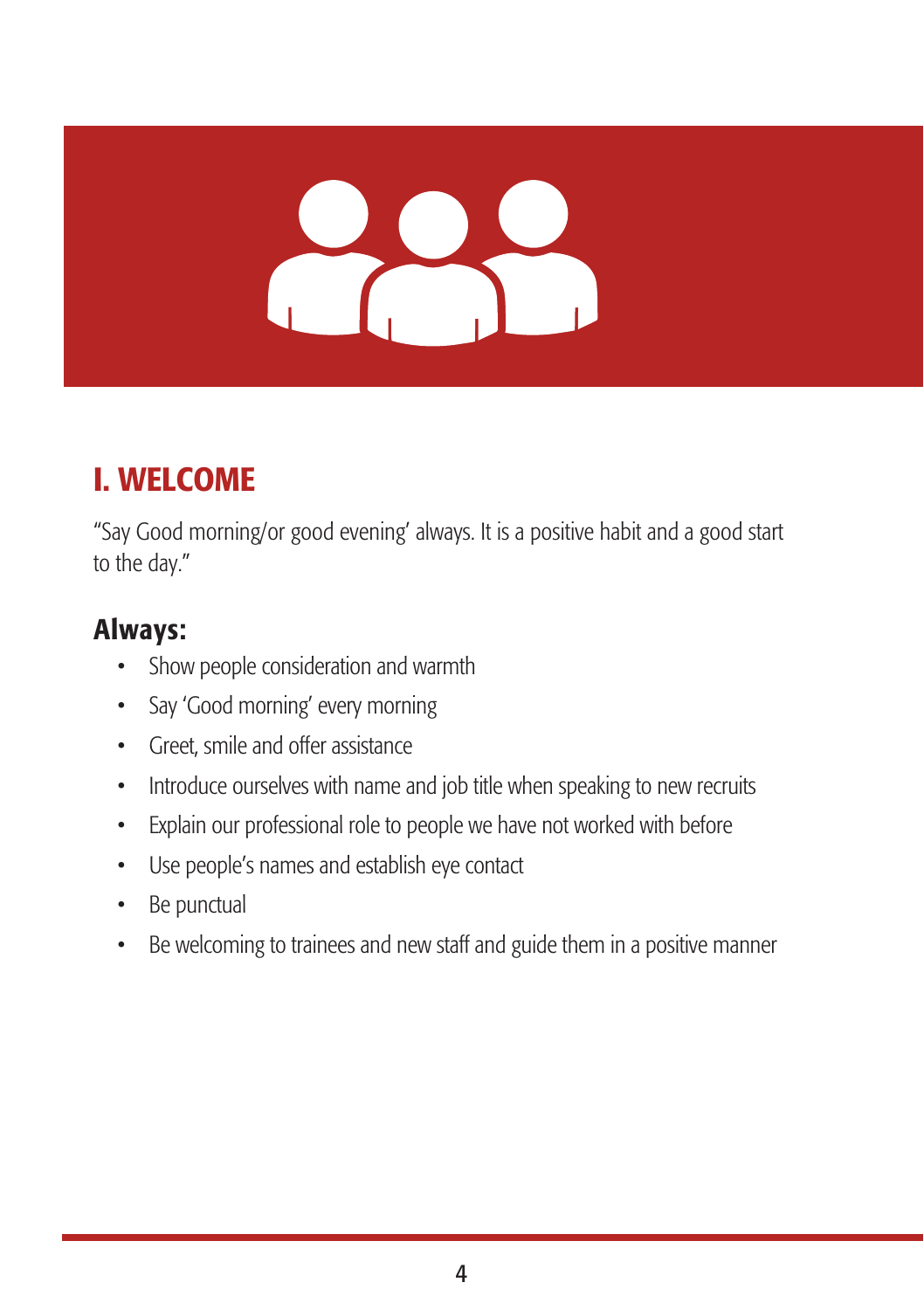Be welcoming to patients, their relatives and our colleagues. Remember that first impression or the start of each new day affects everything which follows. Be warm, considerate and helpful from the outset. Politeness comes without a prize

"A smile can brighten the darkest day."

#### Never:

- Bring negativity or grievances from our personal life to the workplace
- Look the other way to avoid helping people who need help
- Neglect people or fail to provide explanations
- Answer questions as if we are being disturbed
- Start a telephone conversation without introducing ourselves or end a telephone conversation without saying goodbye
- Behave in a manner which is gruff or brusque, even if others do
- Talk in a negative way about co workers, other units or divisions
- Get annoyed by colleagues or new recruits who approach us seeking information or help

"Treat people with respect – remember that you never get a second chance to make a great first impression"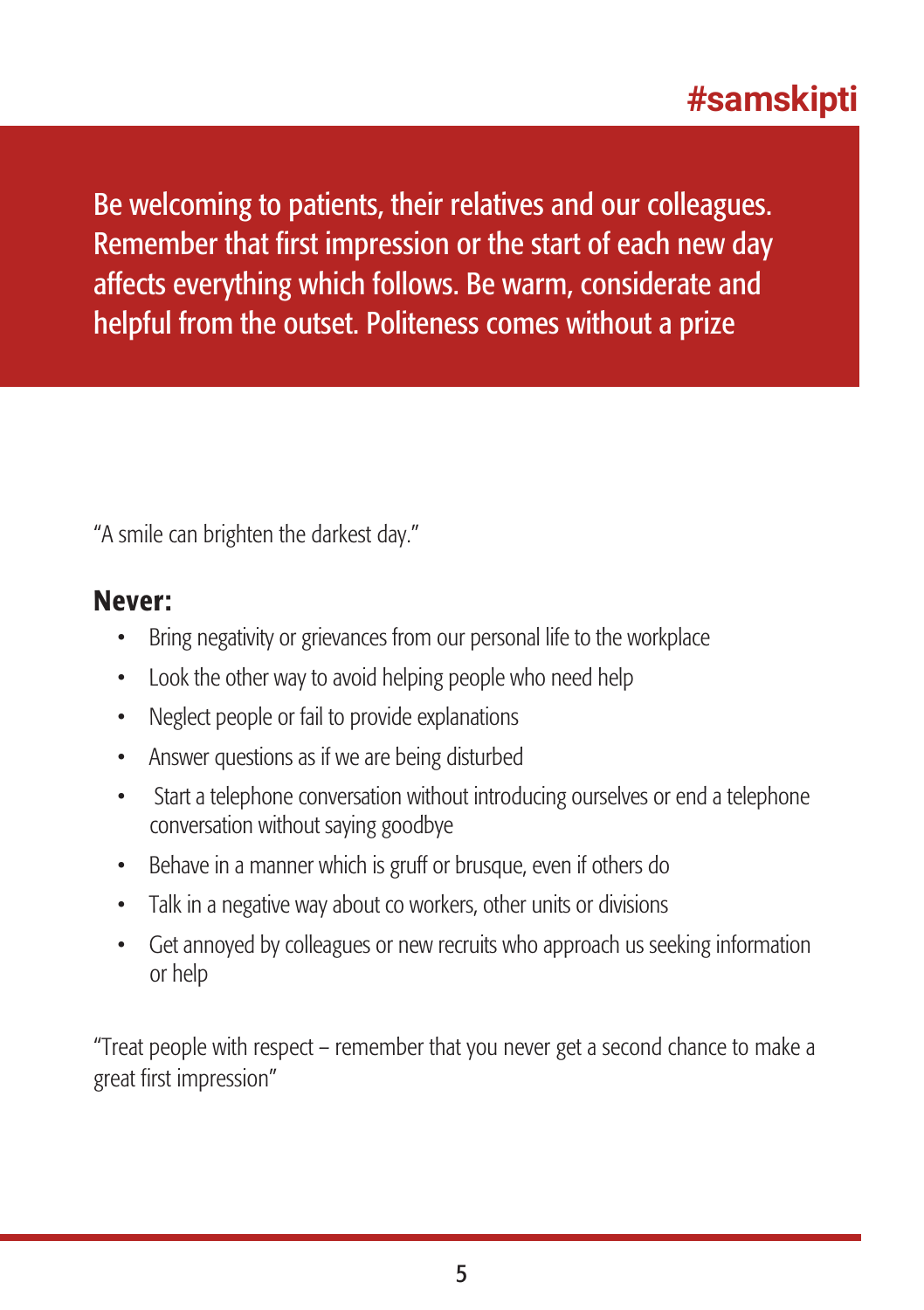

# II. RESPECT

"Good cooperation, positivity and respect for everyone yield results."

- Introduce ourselves to patients with our name and job title
- Let someone know if we are running late or will be unable to perform our tasks
- Explain to patients what we are doing and obtain their permission
- Remain calm and be polite, level-headed and professional
- Appreciate the contribution and expertise of co-workers, other divisions and fields. Learn the names of co-workers, regardless of their profession or origin
- Interact positively with people of all professions and participate in social events in the workplace
- Step aside to allow others to pass in the corridor and hold doors open for others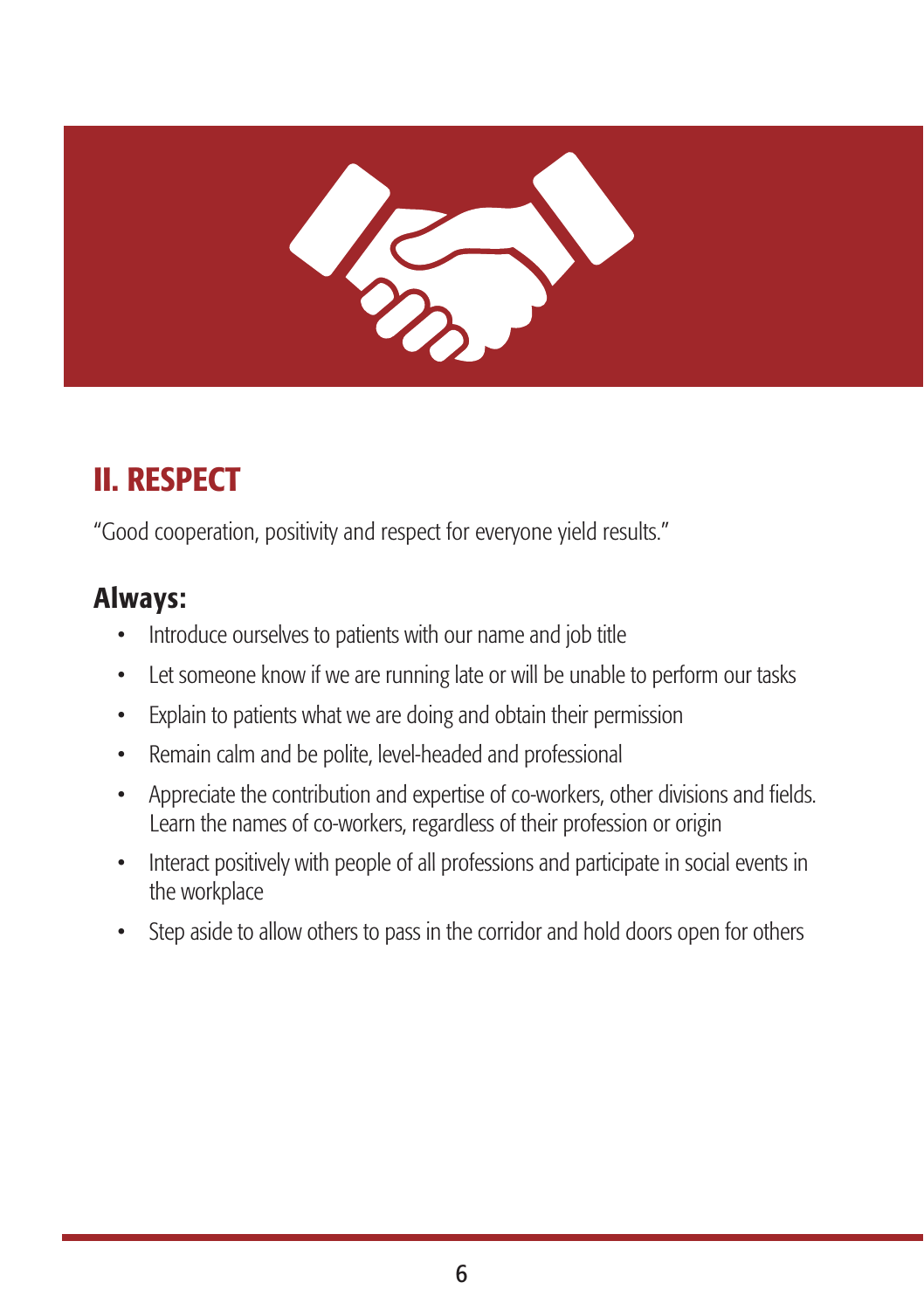Everybody deserves respect and to be taken seriously. Everyone has the right of his/her voice being heard, and every link in a chain is important. This applies equally to patients, their relatives and all colleagues.

"We shall appreciate and respect things which are done well."

- Raise our voice, shout, hang up on someone shame them
- Talk down to people, interrupt, be bossy or discuss the problems of patients or colleagues in a joking manner
- Roll our eyes, snort or sigh
- Talk about patients or colleagues in the third person or use inappropriate nicknames
- Treat patients as medical conditions instead of treating them as individuals
- Talk about unrelated matters with colleagues while treating a patient
- Criticise staff members or question their competence in front of others
- Only talk to colleagues in the same profession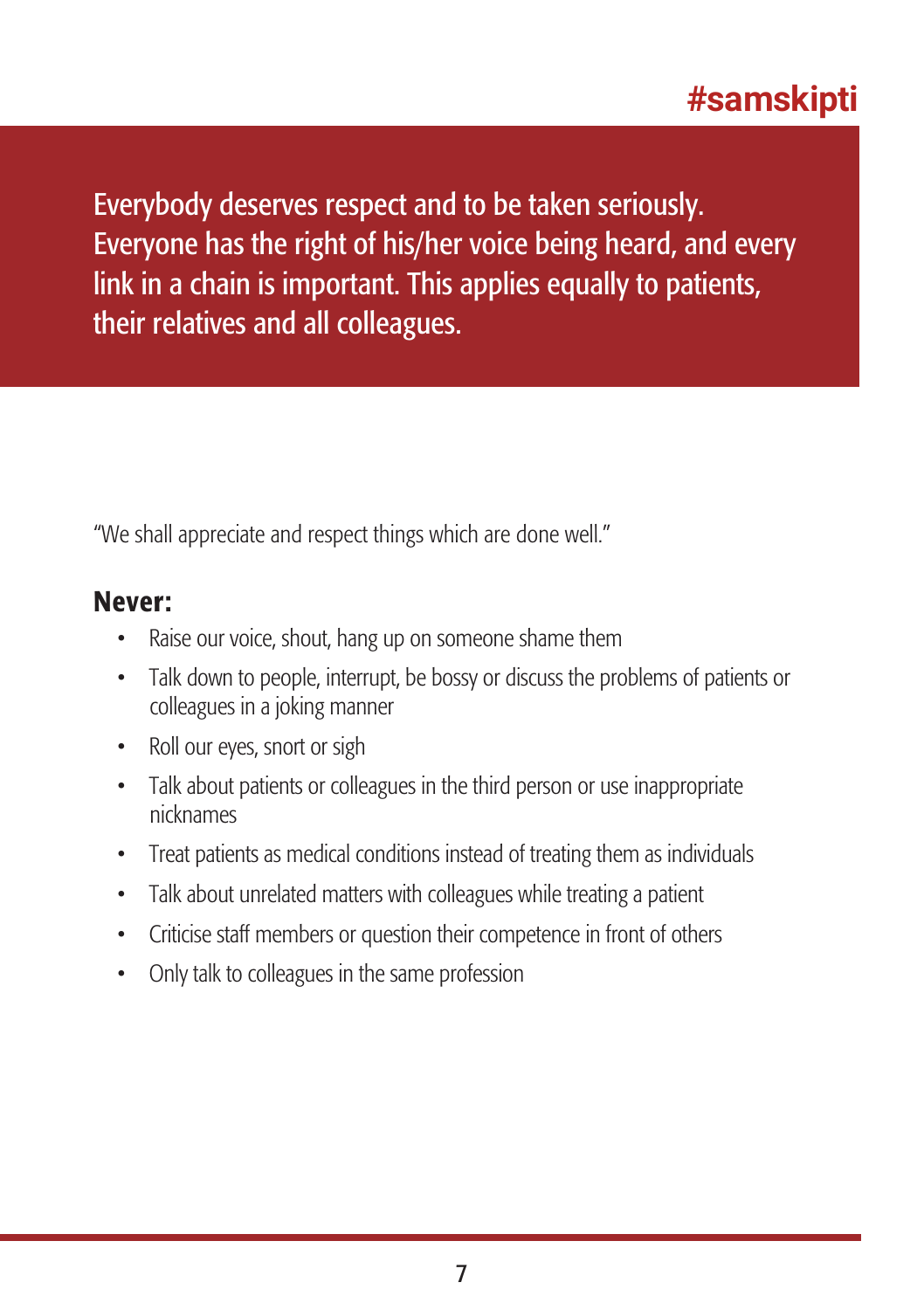# III. PROFESSIONALISM

"Good, harmonious communication depends on appreciating the circumstances of others and understanding that it is not always possible to get one's own way."

- Familiarise ourselves with a given case before drawing conclusions or giving our opinion
- Respect confidentiality and keep to a minimum those who hear our conversations or receive information about a patient
- Watch how we express and conduct ourselves, especially when delivering bad news. Involve the
- patient and his relatives in conversations regarding medical treatment and endeavour to respect their wishes
- Be professional in appearance and follow rules on clothing, washing hands and infection control
- Reply to e-mails and requests, answer our telephone and ring back when we are asked to do so
- Pass on information, expertise and skills to other staff members to improve results
- Take responsibility for our conduct and remedy any case of poor communication as soon as possible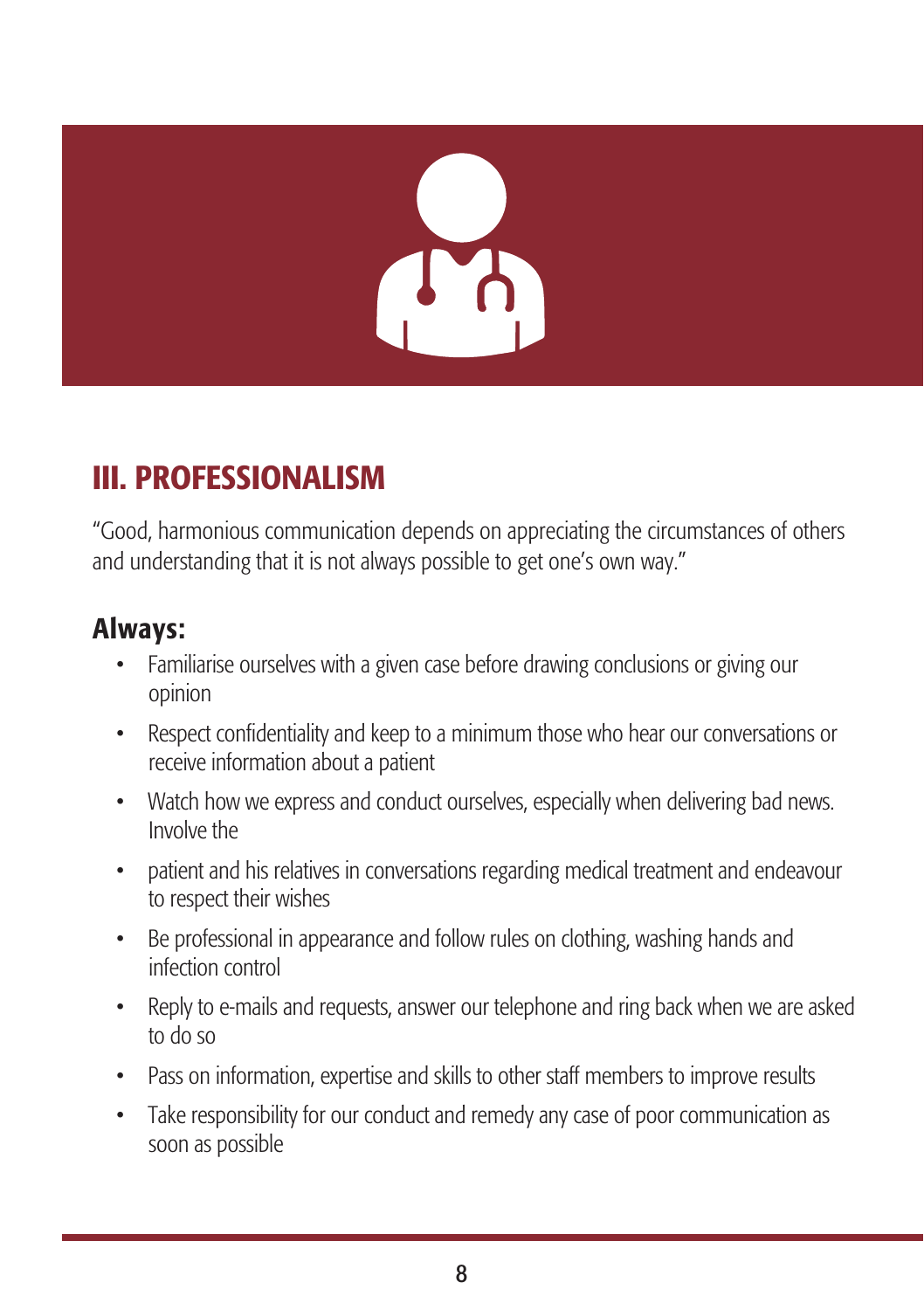We are professionals. We shall adopt the habit of conducting ourselves in a level-headed and professional manner and foster trust between colleagues, divisions and fields as well as between our co-workers and patients. We shall properly familiarise ourselves with cases, allow others to participate in what we are doing, answer questions and respect confidentiality.

"As professionals, we must allow patients relatives to be involved and not be merely spectators, and empathise with those who have known the patient for many years."

- Give opinions or conclusions before familiarising ourselves with the case at hand
- Discuss staff or personal matters in earshot of someone of no concern
- Allow patients to witness tensions between professionals or allow them to hear us criticise colleagues, other divisions, fields, professions or health institutions
- Raise unrealistic expectations or refer to services which are not available
- Take our annoyance or tiredness out on colleagues
- Forget the promises we have made
- Take credit for the work of others or understate their contribution
- Send e-mails containing negative messages when it would give better results to talk face to face or on the phone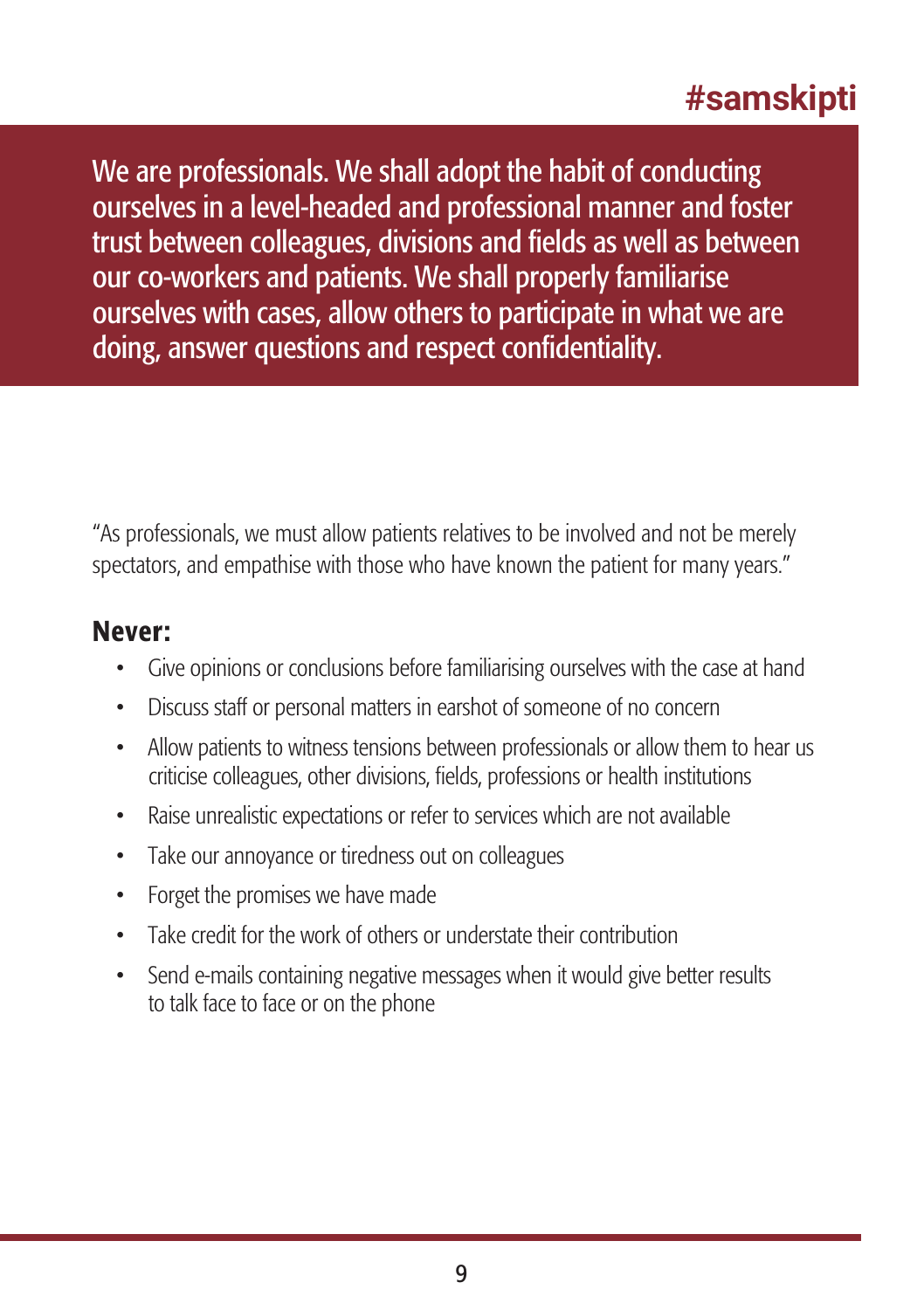

# IV. CARE

"It is good to feel that we are all on the same team and that we are there to help each other."

- Acknowledge the feelings, pain and concerns of patients and colleagues who are unhappy
- Put ourselves in the shoes of patients and treat them as we would wish our relatives to be treated
- Show colleagues support and good will and consult each other
- Monitor the well-being of patients, their relatives and our colleagues and take action where needed
- Take care on how we express ourselves not everybody has the same sense of humour
- Be positive, friendly, warm, reassuring and calming
- Discuss difficult cases in a considerate and kind manner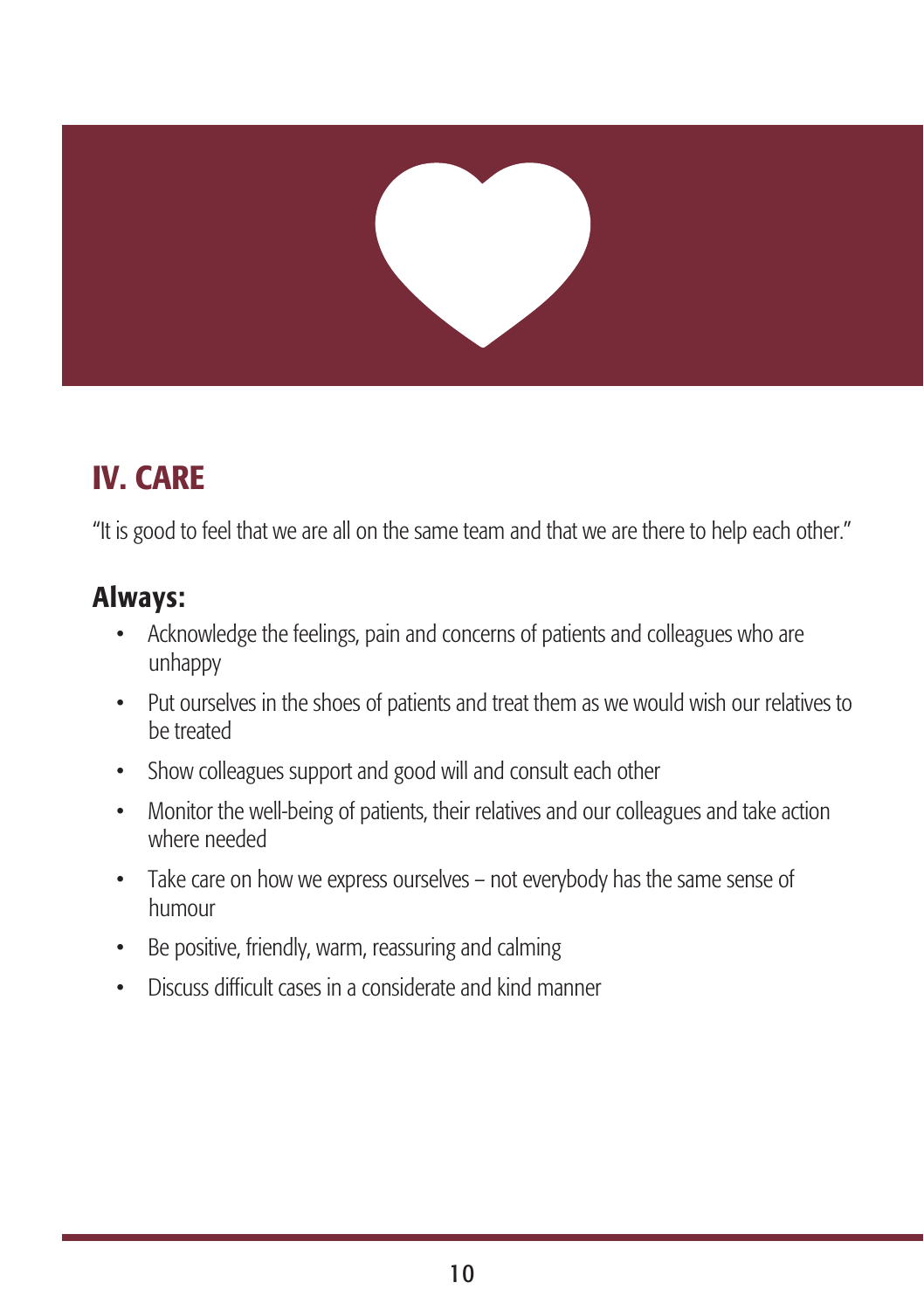Show sympathy and consideration when communicating. We shall bear in mind that patients may be suffering and that colleagues may be dealing with their own problems. We shall put ourselves in others' shoes and show them understanding and consideration.

"We shall treat all people with respect and kindness.

- Trivialise the pain or suffering of the patient or make fun of why they came
- Trivialise the experiences or feelings of others
- Raise our voices in anger to colleagues, patients or their relatives
- Reveal sensitive information about a patient or colleague's case within earshot of a large number of people or to people who are not involved in the case.
- Treat patients in a robotic manner or be distracted when communicating with them
- Forget patients
- Enter patient spaces unannounced or disturb their rest unnecessarily
- Expect others to prioritise their work according to our needs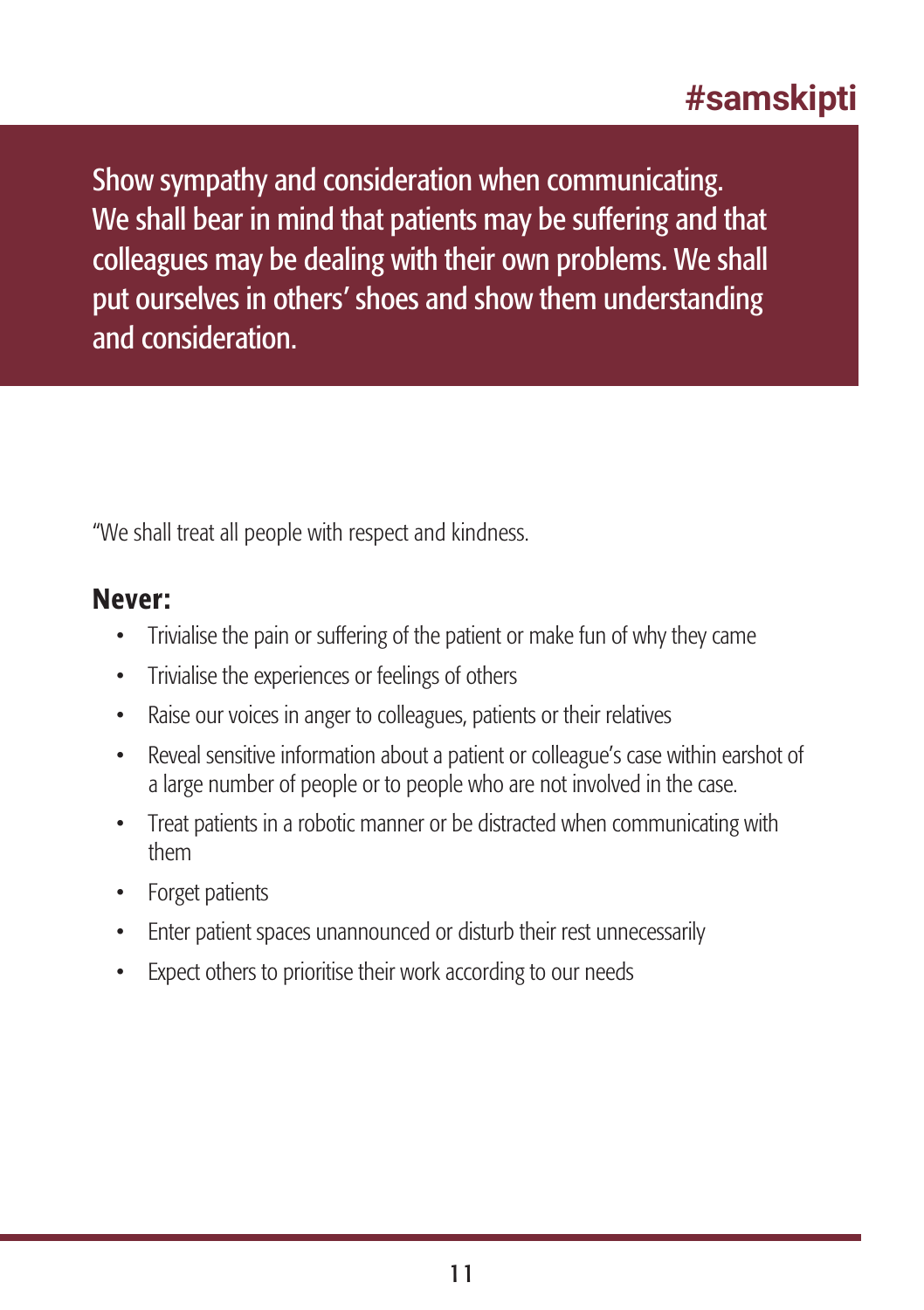# V. UNDERSTANDING

"No one knows everything or is involved in everything, therefore it is important to listen, communicate and make use of the expertise and experience of others."

- Listen, so we can understand and respond to what the patient or colleague is saying
- Use open-ended questions to gain a better understanding regarding the case involved to avoid one-syllable answers
- Familiarise ourselves fully with new cases when we take them on and listen to the advice of colleagues
- Give clear information, either orally or in writing, when handing to a colleague the responsibility of a case and ensure that he/she comprehends the delivered information
- Use everyday language, adapt our speed and volume of speech to the need of the listener, use supporting material and drawings where necessary, e.g. to overcome a language barriers
- Ensure that everyone has comprehended delivered information in the same matter
- Allow patients to follow the progress of their case and inform them of the advantages and disadvantages of treatment and of the next steps
- Inform patients of their rights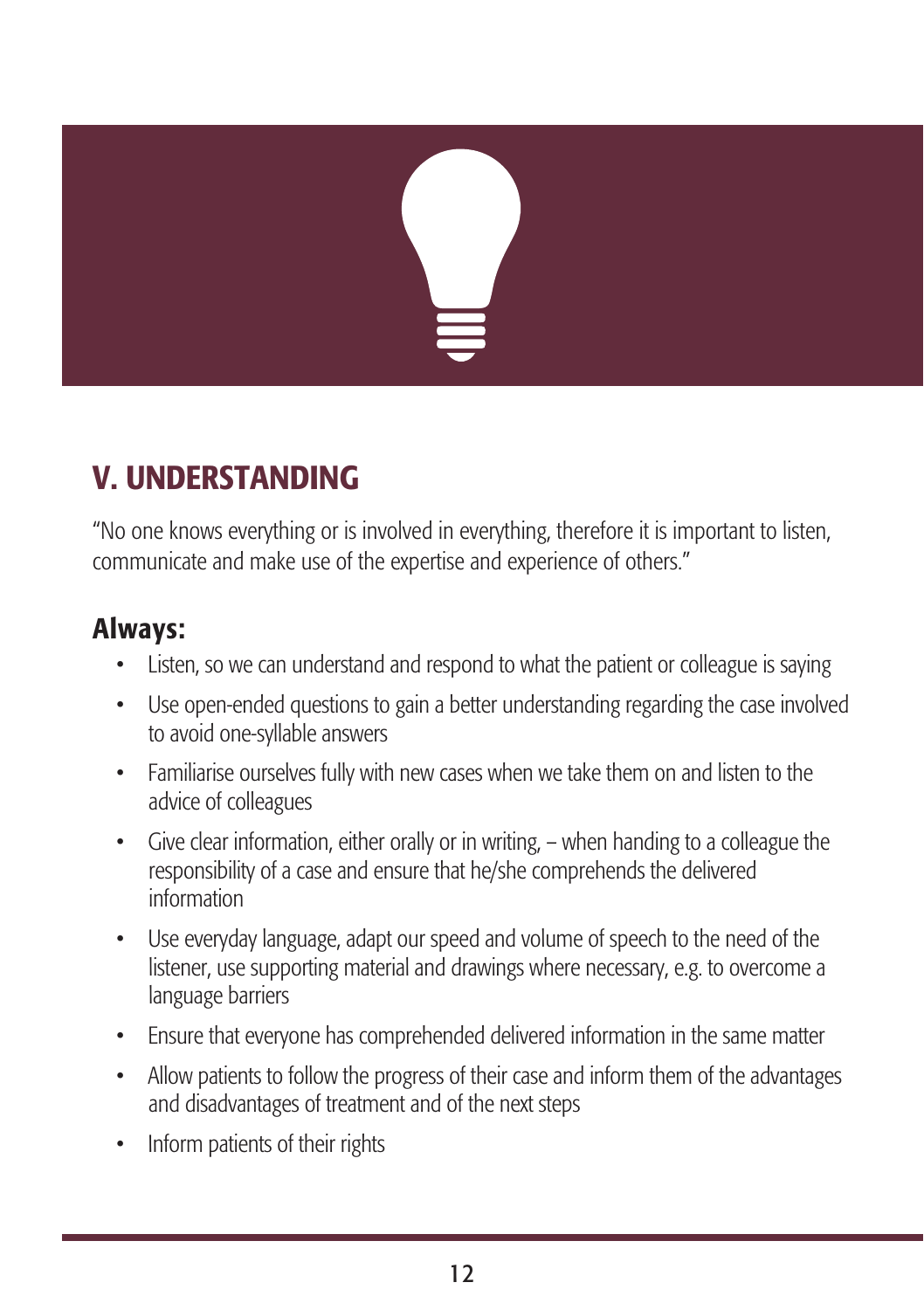We shall take the time to listen and ask questions. This helps us to better understand cases before taking decisions and giving advice. We shall inform people clearly to avoid any confusion.

"Giving everyone in the team a voice leads to better work and service, to the benefit of the patient's welfare and safety."

- Interrupt people or prevent them from explaining something
- Assume that we know everything there is to know
- Assume that others in the team or those taking the following shift have all the necessary information
- Make patients repeat their medical story over and over again
- Use professional jargon, abbreviations or acronyms with patients
- Make patients wait too long without giving them any information regarding their case
- Use closed (close-ended) questions, e.g. "Don't you feel much better now?"
- Send an e-mail to save time when a telephone call or conversation would give better results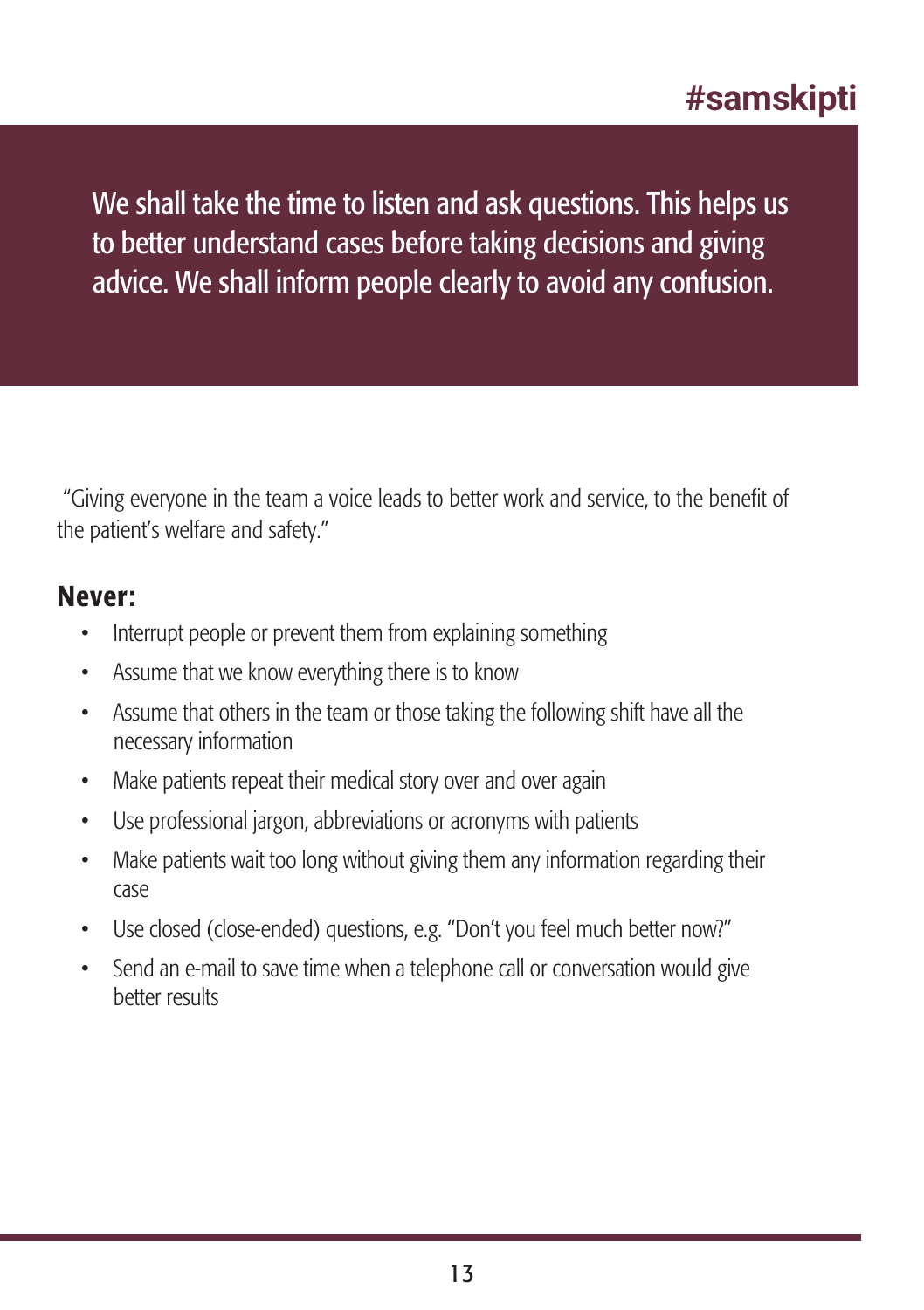

# VI. RESPONSIBILITY

"We often work in difficult circumstances and are confronted with all sorts of situations – it is therefore important to be able to trust our colleagues."

- Be professional in our conduct and promise only what can be delivered
- Use accepted forms of communication to pass on information so that everybody is on the same page
- Follow up on issues and answer when asked a question
- Follow standard working procedures and encourage others to do so
- Speak up on behalf of the patient where necessary or in order to secure his safety
- Report and register all accidents and incidents
- Apologise straight away if we make a mistake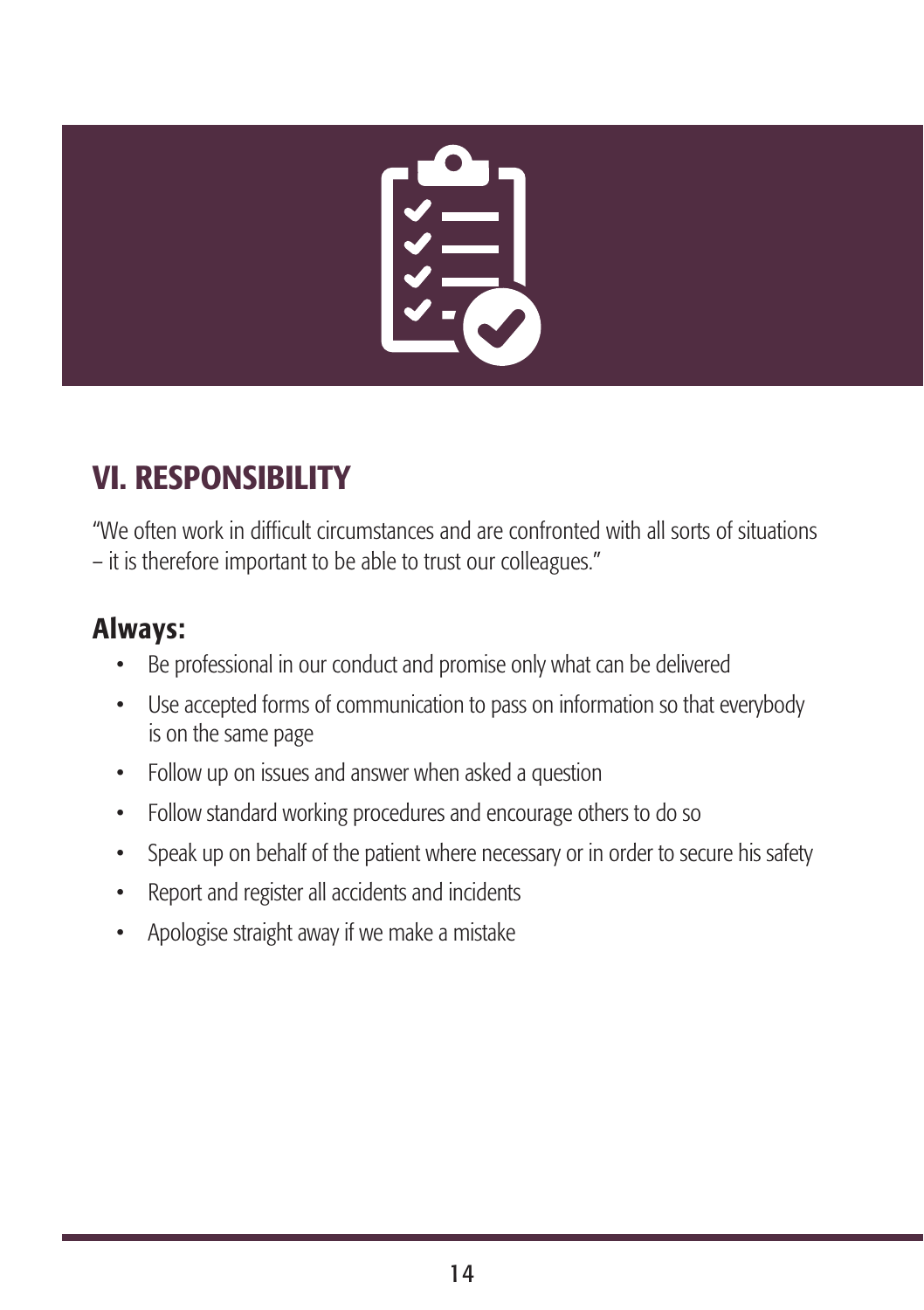Follow standard procedures and communicate clearly and effectively to guarantee the safe handling of cases. We should report incidents where appropriate and ensure that the service chain does not break following our intervention.

"We all make mistakes, but it is important to apologise when we do. It is good for the soul"

- Talk about unrelated matters when colleagues need to be concentrating on the patient
- Disturb colleagues when they are concentrating on something, except in case of an emergency
- Jump to conclusions before familiarising ourselves with a case or following standard procedures
- Assume patients are informed of the situation
- Criticise those who mention patient safety or correct working procedures in front of patients
- Tell people that we are too busy to deal with their concerns
- Omit to register incidents or fail to flag things that go wrong
- Shift responsibility onto others when a difficult situation arises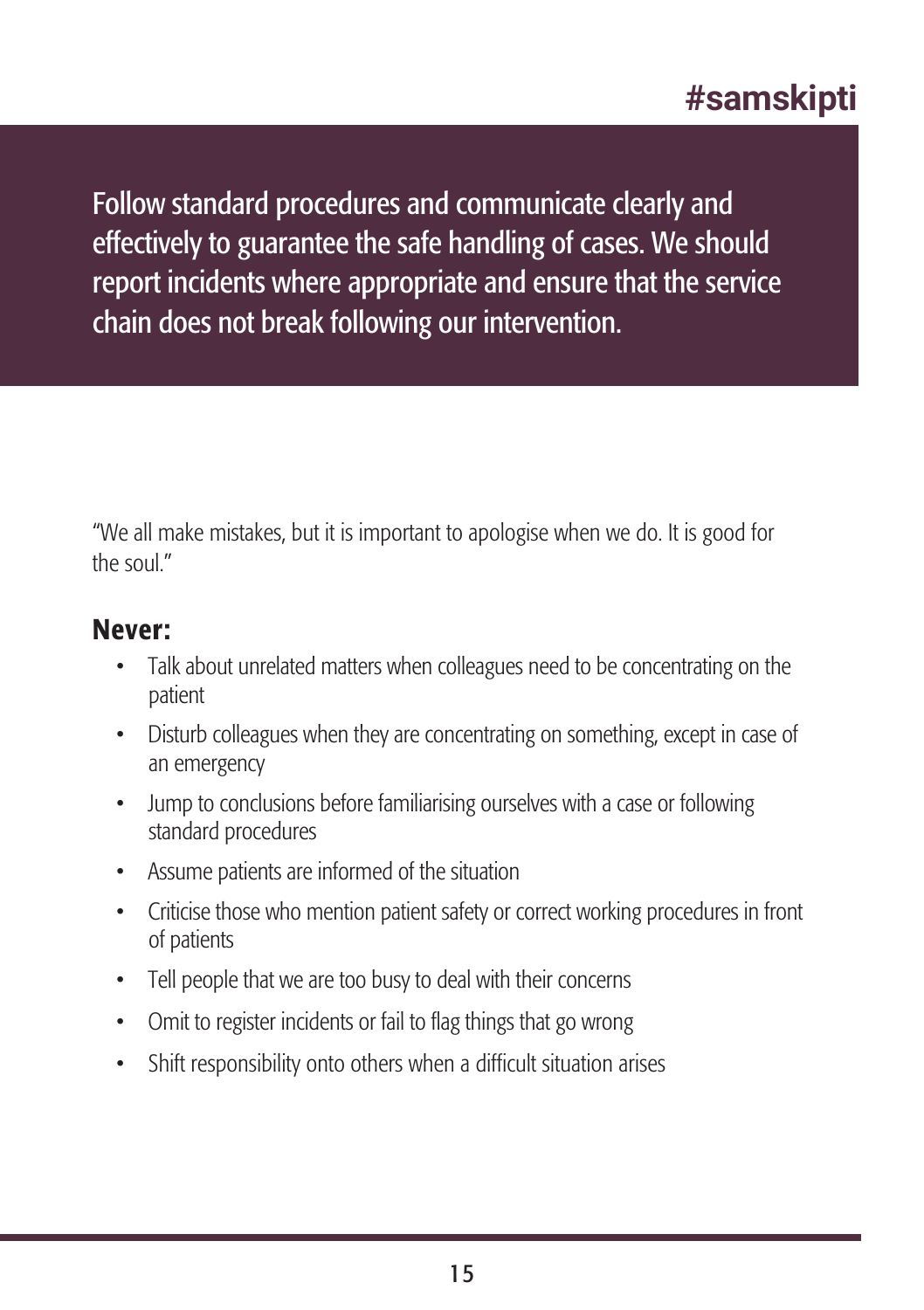# VII. HONESTY

"Talk – particularly when you are unhappy, it is vital to talk to find a solution."

- Present advice and criticism in a balanced and constructive way, without making it personal
- Give constructive advice directly to the person concerned, preferably in private – not to a third party. We shall talk to people, not about them
- Speak up when we feel that patient safety is in jeopardy or that the correct working procedures are not being followed
- Explain to people when there are delays or when things do not progress as expected
- Receive advice and constructive criticism positively and say thank you this is how we learn
- Intervene when we witness unpleasant attacks, bullying or harassment
- Praise each other for a job well done
- Apologise straight away when we make a mistake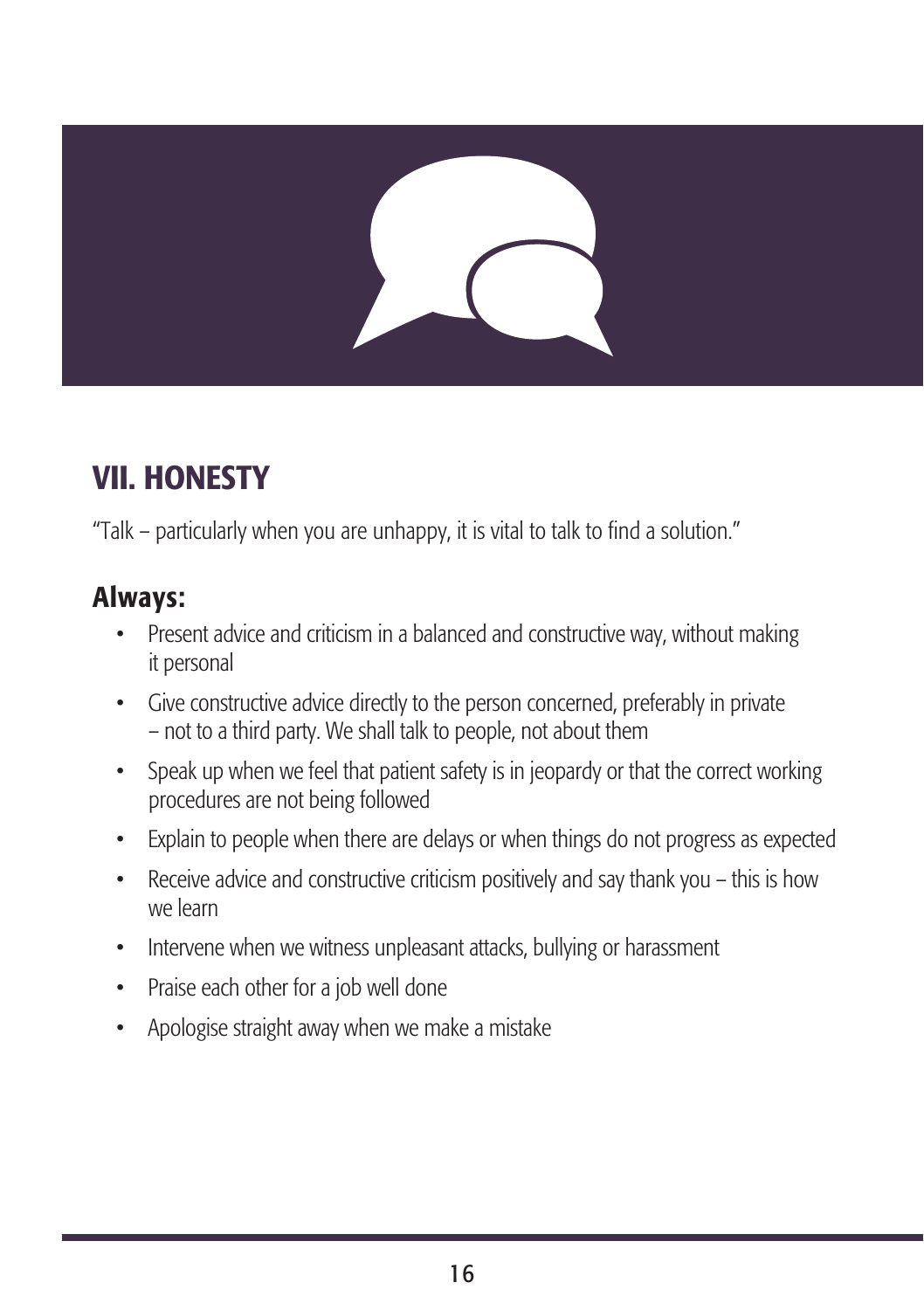We shall speak up when a patient's safety or treatment is compromised or when the well-being of colleagues is in jeopardy. We shall not keep quiet. We shall present any criticism in an objective manner and say thank you when given advice. We shall give praise when things are done well.

"I was tired and had had a bad day. A colleague of mine praised me on my performance and this cheered me up It doesn't take too much of an effort to make others feel better."

#### Never:

- Downplay the advice and concerns of others
- Take feedback and advice personally or take offence
- Be complicit in bullying, violence or harassment
- React negatively when it is pointed out that we are not following the correct working procedures
- Force our opinions on others and always need to have the last word
- Judge colleagues when things go wrong before seeking explanations
- Talk behind the backs of patient's or colleagues

"We must be able to take criticism on board and talk to each other if we feel that communication could be improved."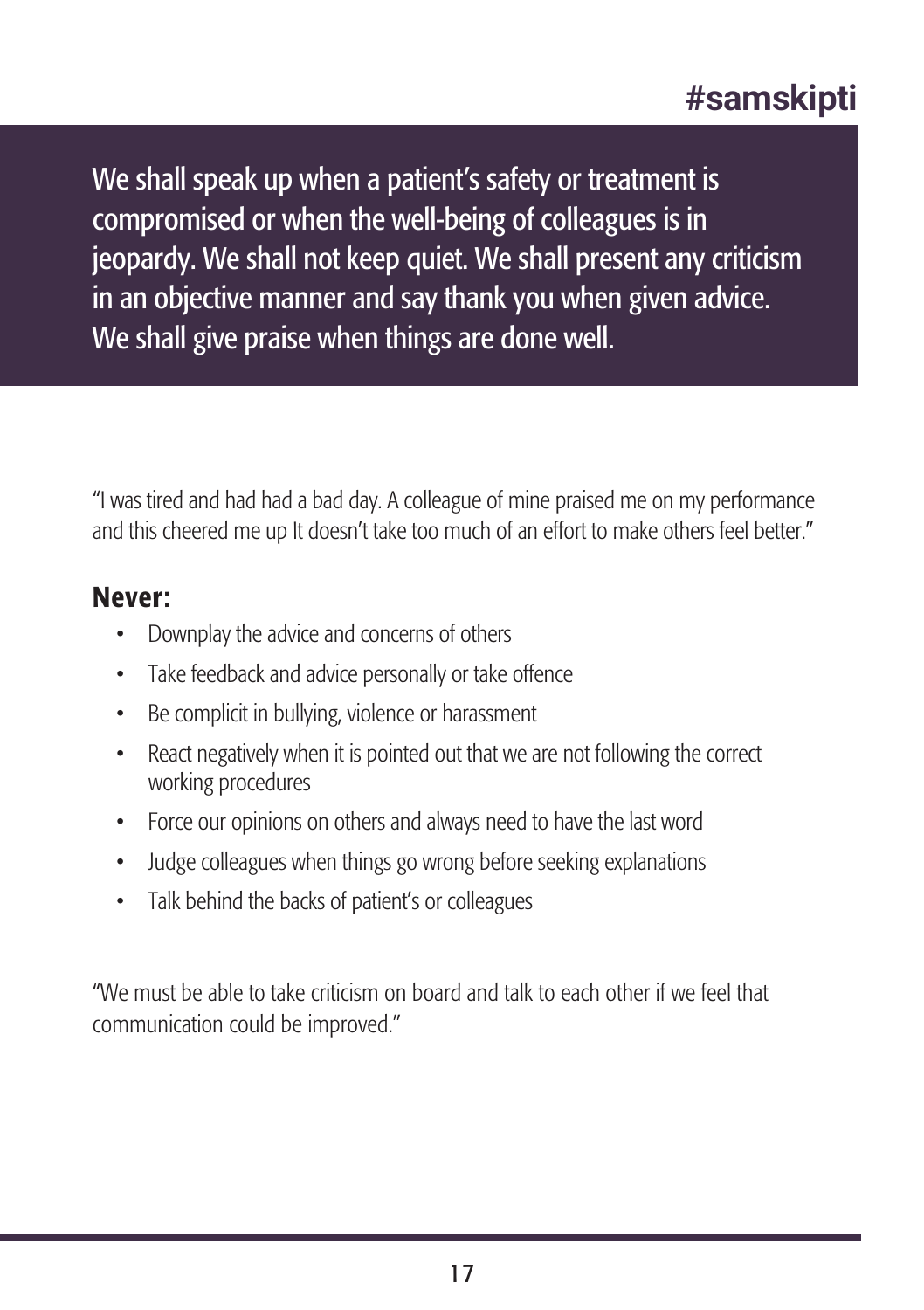# VIII. EQUALITY

"Every link in a chain is equally important –Landspítali can neither function without cleaners nor doctors."

- Bear in mind that we are all different, from different backgrounds and with different experience
- Treat all patients and colleagues equally, irrespective of age, gender, nationality, religion, sexual orientation or any other ground
- Treat all patients with same respect, regardless of their illness or symptoms
- Celebrate diversity and respect different cultures and religions
- Treat everybody equally when, for instance, applying to hospital rules
- Respect the boundaries of others and avoid coarse language or a conduct that may be interpreted as harassment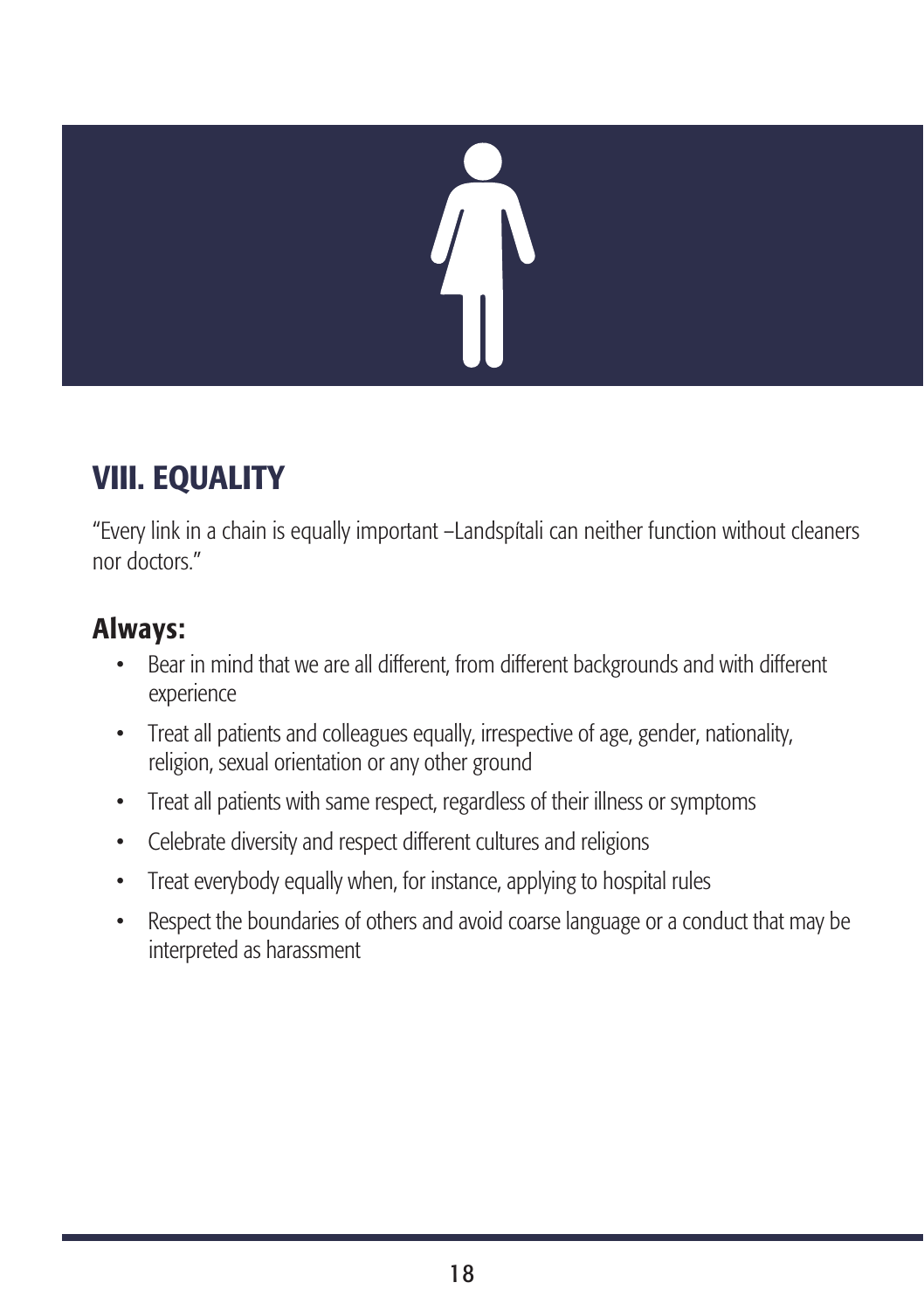We shall ensure equality in our interactions and service. We should enforce rules and regulations the same way for everybody, irrespective of background, profession or position. Disrespect, arrogance, harassment, bullying or any other type of unacceptable behaviour is not accepted at Landspítali.

"Sometimes we need to put our job title the side and do what needs to be done. When it comes down to it, we are all working together for the patient's well-being."

- Bully others, engage in gender-based or sexual harassment, or be complicit in any such conduct
- Tolerate any prejudice of people of foreign origin
- Make 'jokes' that may be interpreted as harassment or malice
- Allow friendships or family connections to affect our conduct
- Be arrogant or forget our manners, even if we are under pressure
- Pass around gossip, engage in slander or tell tales at the workplace
- Interrupt or raise our voice when others are talking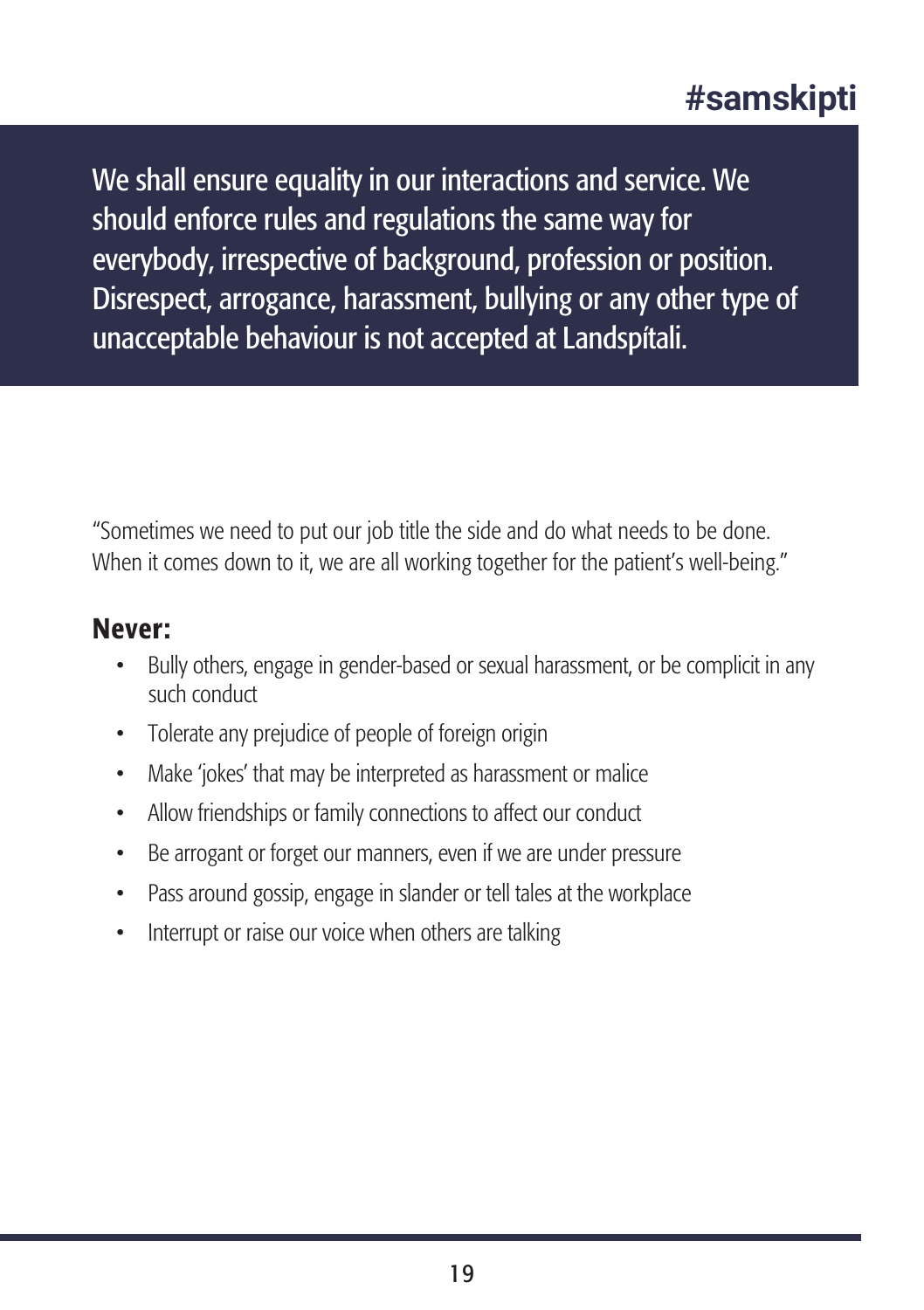# IX. RESPONSES

"A good friend is not afraid to tell us our faults."

# Step 1

The best thing is to respond immediately and give feedback in a friendly way directly to the person in question. You can e.g. do this by

- Mirroring:
	- » Do I understand you correctly when you say...?
	- » Did I hear you say that...?
- Informing:
	- » I felt bad when you said...
	- » I felt uncomfortable when you said...
	- » When you said....then I felt like you were...
	- » When you said...I experienced...
	- » I don't think this is in line with the Communication Compact...
- Set boundaries:
	- $\triangleright$  This was not OK.
	- » I do not feel this is in accordance with the Communication Compact.
	- » We decided that we would not speak to each other like this here.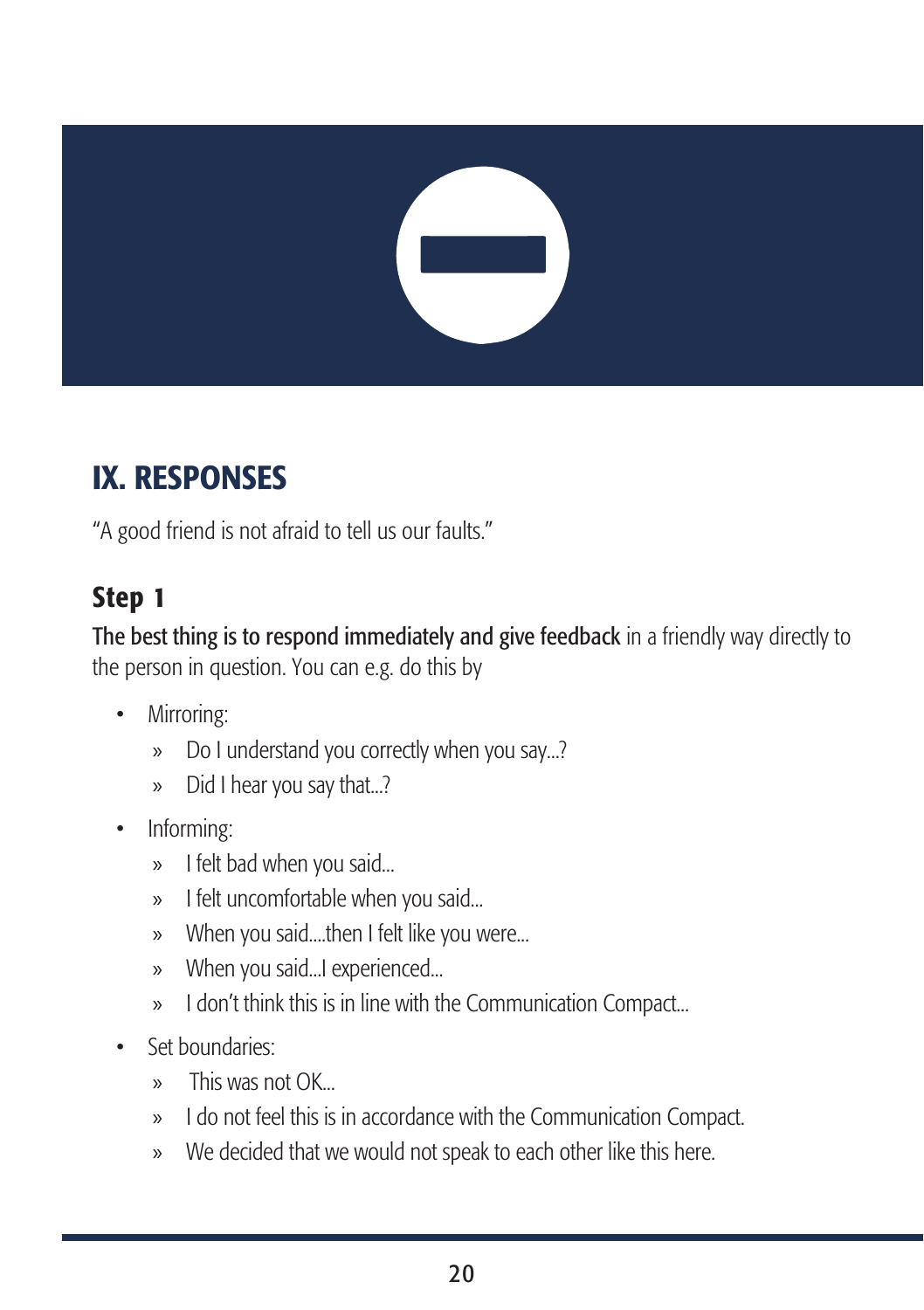If you experience a breach of this Compact, it is very important to let the person involved know as soon as possible. We cannot change our conduct if no one helps us see what we can improve.

- » I do not feel this is an acceptable way to communicate and not in accordance with the Communication Compact
- » I do not think our communication went well
- » I am not happy with this way of communicating.
- Offer advice
	- » Did you perhaps forget yourself?
	- » May I point out to you something that I have noticed?
	- » We have agreed to be an exemplary department when it comes to communication
	- » I would like to point to the Communication Compact
- The best way to confront someone is with a light tone and a smile.
- These sentences may be used as an immediate reaction to a breach of the. Compact or in private after asking the person in question to step aside with you.
- You may also ask a third party (e.g. another colleague or a union representative) to accompany you if you feel uncomfortable speaking to the person in question alone.
- It is important to also look to your own behaviour

Please note: It would be good for every department to decide what sentences to use. What fits each group is different. Another possible response would be to use signals e.g. "time out" or "respect card".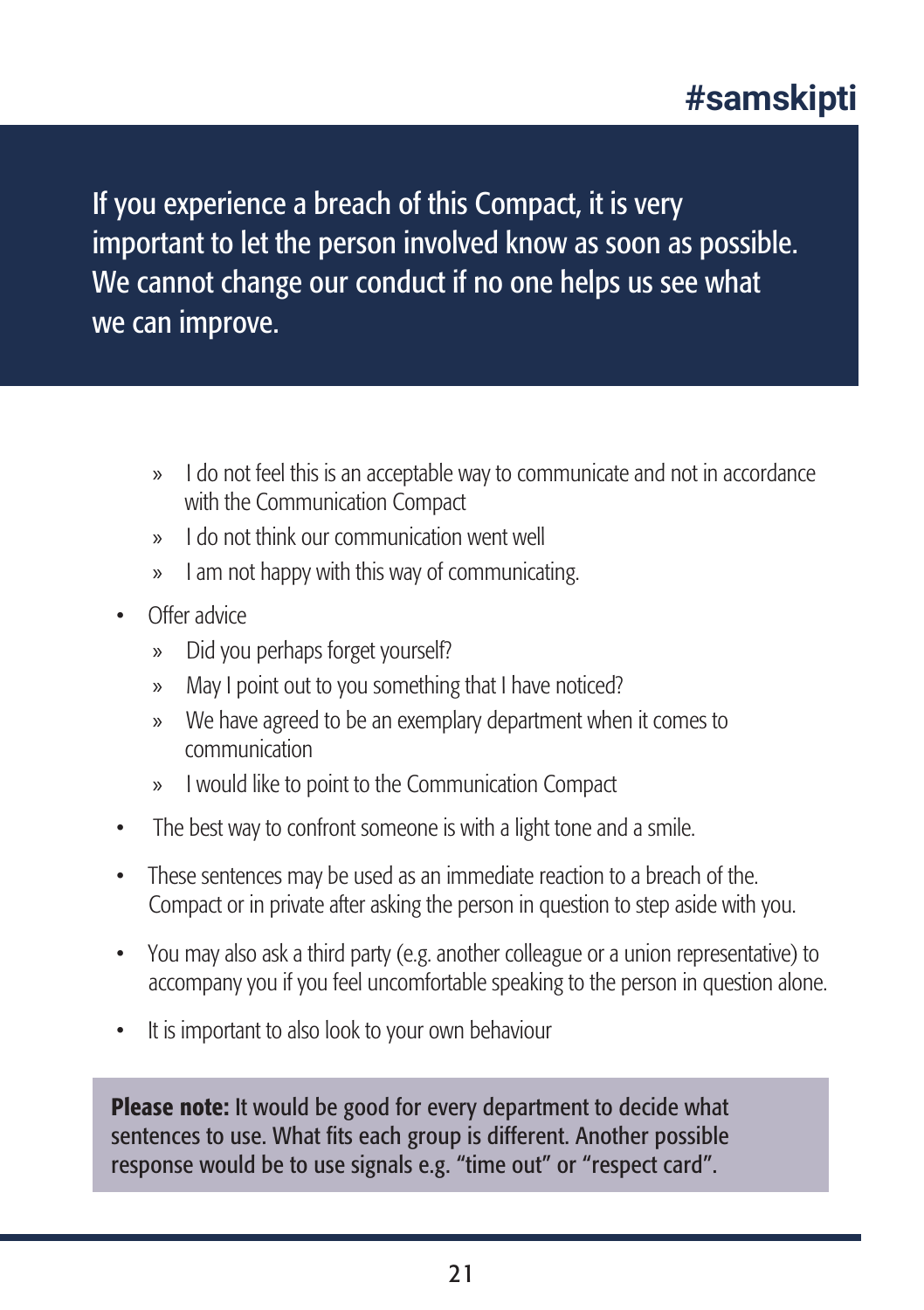#### Taking advice... when it is given to you

- "Oh, thank you. I'm sorry!"
- "Thank you for pointing that out. I was out of line."
- "Yes, that is quite right. I'm sorry."
- "Thank you for the advice."
- "Thank you for pointing that out, but I'm afraid I disagree."
- "Thank you for reminding me of that."
- "Please forgive me. I really didn't mean it like that."
- Thank you for pointing this out. Can you perhaps advice me on how to do this better:
- I am very sorry, please forgive me.

Try to not get defensive and do not question the good will of the person offering you advice.

Take this as an opportunity to look into your style of communication as well as how you are feeling yourself. Is this something that you should think about in general? Did you forget yourself on a busy day? Are you lacking sleep? Feeling worried, sad or insecure?

#### Looking at yourself:

- It is important to consider how you want to respond; usually it is best to respond directly, as is discussed in step 1 – it is helpful for everyone.
- It is also important to take a good look at oneself:
	- » Why did I feel like this when he/she said that?
		- Are my personal boundaries being violated?
		- Have I not said something in response to what happened yesterday/the day before/last week and this was the last straw?
		- Am I sensitive today because....
			- I slept badly; I'm worried, stressed or sad?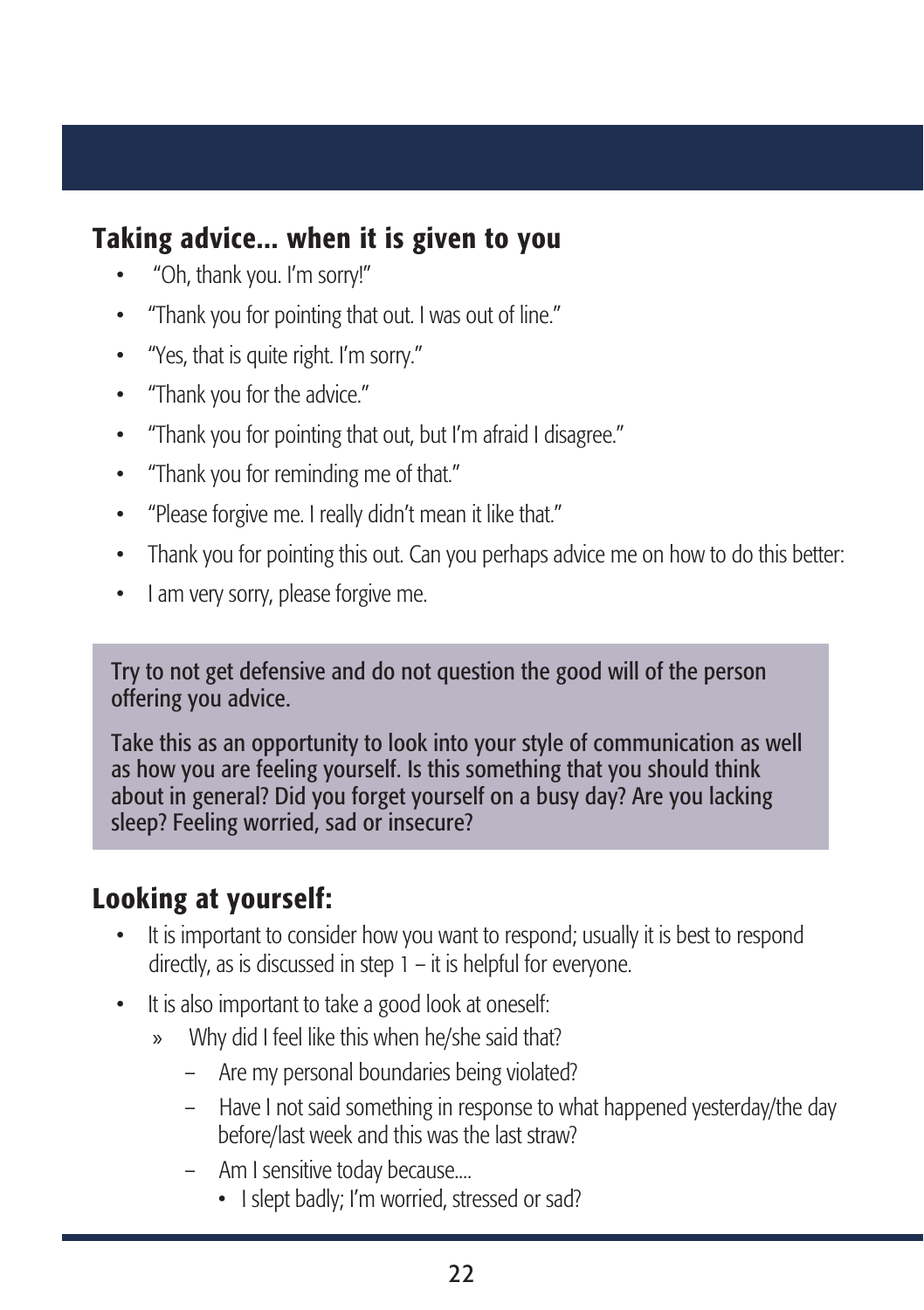- Am I unhappy because someone else was nasty to me before?
- » Did I forget to practise good communication and this is a response to that?
	- If I did something first, then a good way is to start by apologising for that.

Please note: Even though you may have practised bad communication, you are allowed to respond to other people behaving badly towards you.

#### Step 2

On top of these first responses – or instead of them if you do not feel comfortable responding in that way – you can take the following steps:

- Ask a manager to talk to the person in question (or to the person-in-question's manager, where appropriate).
	- » Please note that the manager may possibly not be able to tell you how he/ she reacted as this is a human resource issue.
- Ask a third party or somebody neutral to have a word with the offending person.
	- » Please bear in mind that involving a third person could be more timeconsuming than acting yourself and may lead to misunderstandings.
- It is also good to bear in mind that a third party intervention may not guarantee that your name does not come out; an offender has also rights and it can be difficult to demand behaviour changes unless the person is told what specifically happened.
- Enter the incident in the staff incident registration system.

## Step 3

Serious or repeated breaches should generally be taken to a manager or reported via a formal complaints procedure:

- To lodge a formal complaint about bullying or (sexual) harassment: http://innri. lsh.is/starfsmadurinn/heilsa-oryggi-og-vinnuumhverfi/einelti-ofbeldi-kynferdislegareitni/formleg-kvortun-um-meint-einelti-a-landspitala/
- Breaches may lead to a caution or reprimand (cf. Law No. 70/1996).